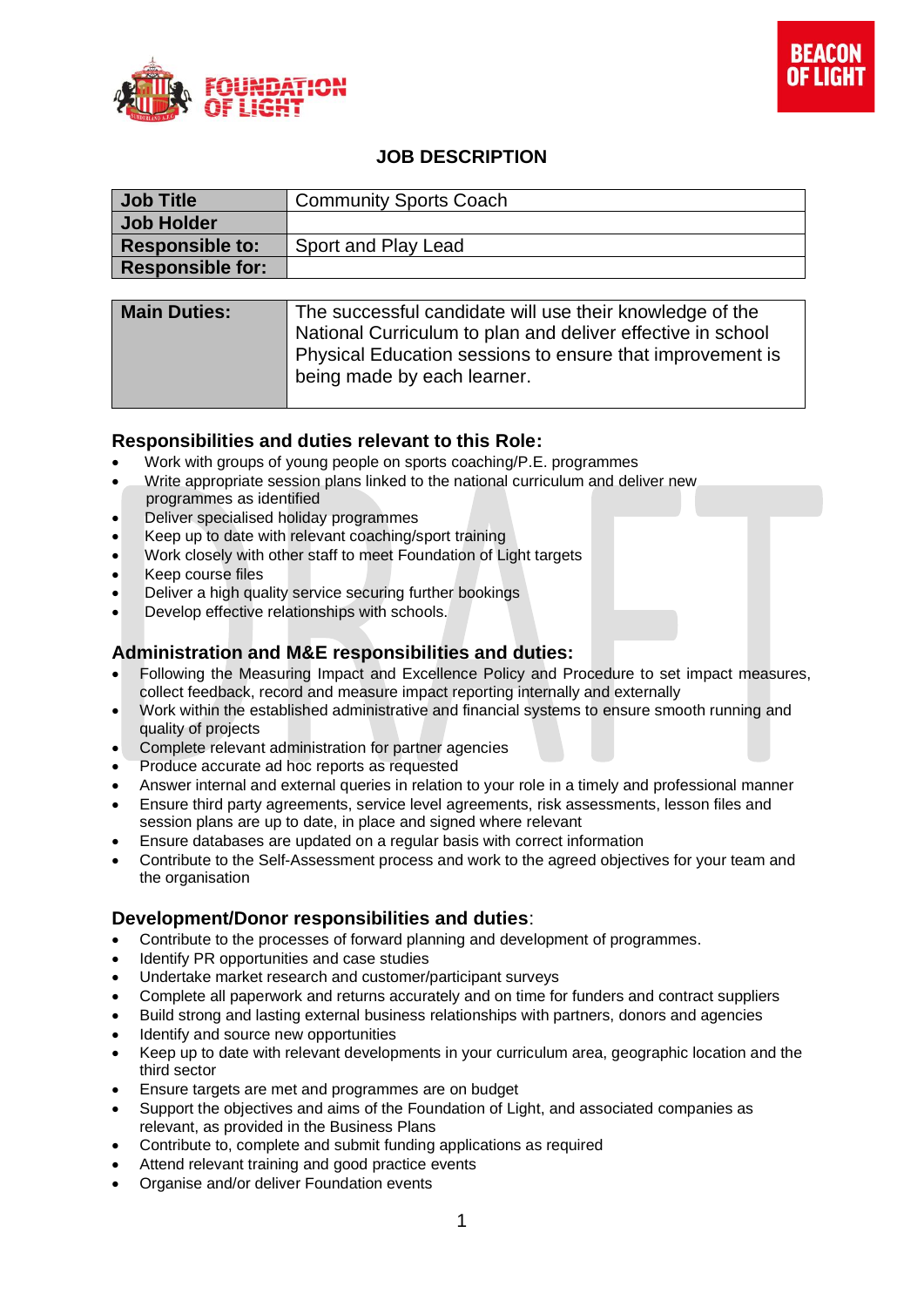



## **Delivery responsibilities and duties:**

- Deliver sessions in line with lesson plans and the requirements of the programmes, ensuring the timetable is serviced at all times
- Deliver holiday, evening and weekend sessions as required by the timetable
- Provide a high-quality, excellent customer/participant experience
- Support the wider Foundation team in other activities
- Follow accreditation and progression pathways as defined

### **Behaviour and Professional responsibilities and duties:**

- Maintain working practices in line with Foundation of Light Equality and Diversity, Health and Safety and Safeguarding policies; self-awareness of own responsibility in these areas
- Ensure regulatory and legislative requirements are met at all times
- Conduct should reflect the Staff Behaviour Policy (Code of Conduct); uphold Foundation core values (as shown below) at all times
- Maintain the highest level of professionalism and confidentiality.
- Attend working groups and CPD session as required
- Build strong internal relationships
- Work in collaboration with colleagues to achieve the end goal
- Ensure positive organisational messages and culture are maintained
- Contribute to good housekeeping across all Foundation sites and equipment
- Follow the laid down policies and procedures at all times

#### **Equality, Diversity and Inclusion Statement:**

**All individuals will be treated equally and fairly in the application of this procedure. All reasonable requests to accommodate requirements in terms of age, disability, gender reassignment, marriage and civil partnership, pregnancy and maternity, race, religion or belief, sex or sexual orientation will be made.**

#### **FOUNDATION OF LIGHT CORE VALUES**

**We work as a team**

**We are professional**

**We are proud of what we do and dedicated to achieving our goals**

- **We are progressive and forward thinking**
- **We are fully committed to achieving the best for our customers and communities**

**We are passionate and enthusiastic**

*Please note - you may also be required to carry out other tasks, not listed, to assist in the efficient operation of our business. At all times you will be required to act in accordance with company policies, follow departmental procedures and maintain the highest level of confidentiality.*

#### **Acceptance of the job description by the Employee:**

| <b>Signed</b>     |  |
|-------------------|--|
| <b>Print Name</b> |  |
| Date              |  |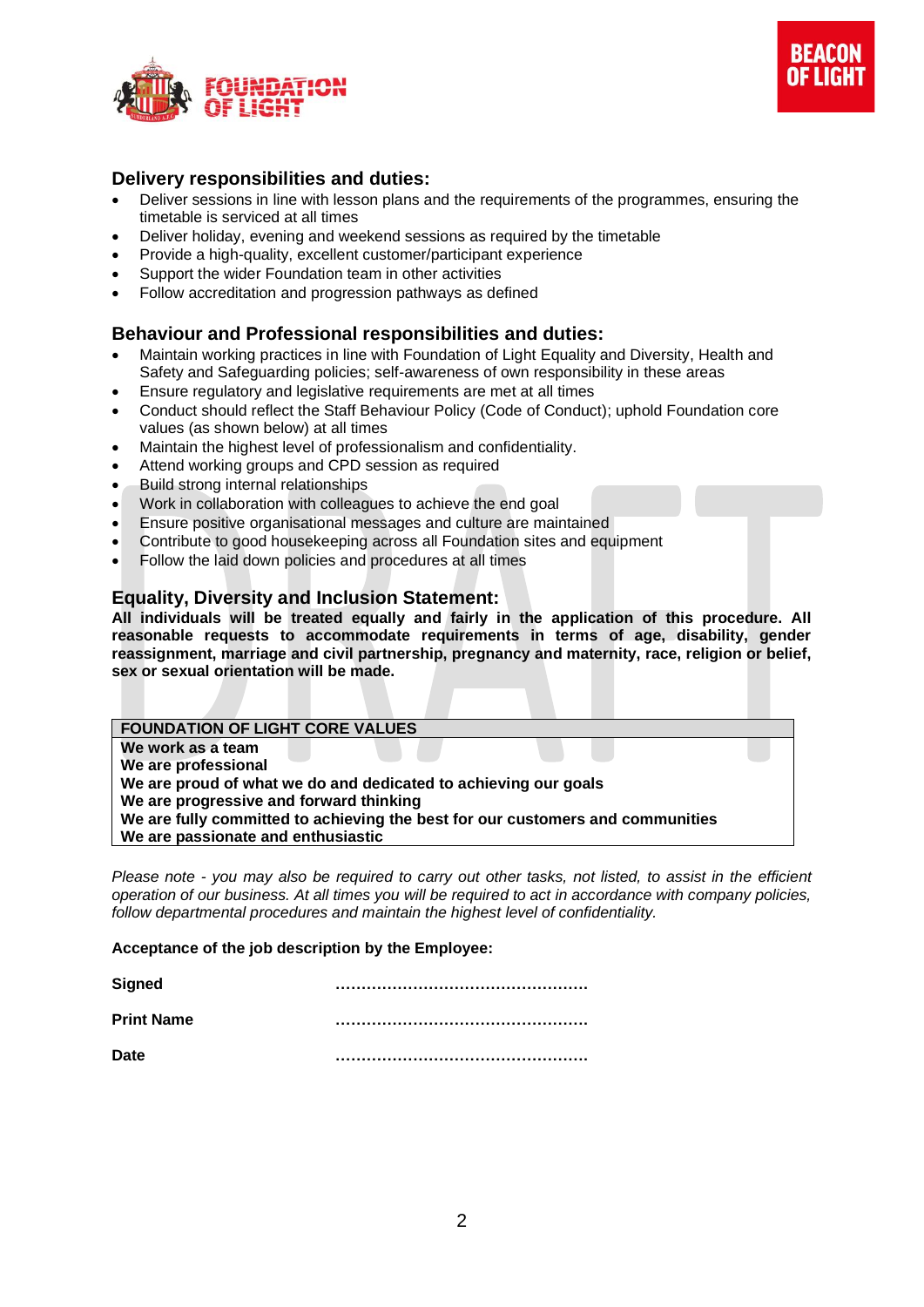

# **PERSONAL SPECIFICATION**

| <b>Requirement</b>                                       | <b>Essential (E) or</b><br>Desirable (D) |  |  |  |
|----------------------------------------------------------|------------------------------------------|--|--|--|
| <b>Skills:</b>                                           |                                          |  |  |  |
| Coaching                                                 | E                                        |  |  |  |
| Mentoring                                                | E                                        |  |  |  |
| Informal tutoring                                        | E                                        |  |  |  |
| Communication, oral and written                          | E                                        |  |  |  |
| Planning and control                                     | Е                                        |  |  |  |
| <b>Team work</b>                                         | Е                                        |  |  |  |
| Work on own initiative                                   | E                                        |  |  |  |
| Interpersonal                                            | E                                        |  |  |  |
| Ability to effectively implement behaviour management    | E                                        |  |  |  |
| strategies                                               |                                          |  |  |  |
| Creativity and imagination relevant to the workplace     | E                                        |  |  |  |
| <b>ICT</b> and administration                            | E                                        |  |  |  |
| Ability to work under pressure and to tight deadlines    | E                                        |  |  |  |
| Group work facilitation                                  | $\overline{\mathsf{E}}$                  |  |  |  |
| Multi-tasking                                            | E                                        |  |  |  |
| <b>Qualities:</b>                                        |                                          |  |  |  |
| Commitment                                               | E                                        |  |  |  |
| Flexibility                                              | E                                        |  |  |  |
| Honesty and trustworthiness                              | E                                        |  |  |  |
| Motivation and enthusiasm                                | E                                        |  |  |  |
| Patience and diplomacy                                   | E                                        |  |  |  |
| Persistence in the workplace                             | E                                        |  |  |  |
| Determination to succeed and meet targets                | E                                        |  |  |  |
| Commitment to equality and diversity, safeguarding and   | E                                        |  |  |  |
| health and safety                                        |                                          |  |  |  |
| Flexible approach to working hours                       | E                                        |  |  |  |
| <b>Knowledge:</b>                                        |                                          |  |  |  |
| <b>Premier League Primary Stars</b>                      | D                                        |  |  |  |
| Sound knowledge of current coaching techniques           | ᄇ                                        |  |  |  |
| Safeguarding                                             | E                                        |  |  |  |
| <b>First Aid</b>                                         | E                                        |  |  |  |
| <b>Understanding:</b>                                    |                                          |  |  |  |
| Delivery of exceptional customer service                 | E                                        |  |  |  |
| Of the levels, abilities and ages of participants worked | E                                        |  |  |  |
| with                                                     |                                          |  |  |  |
| Of the need to work flexible hours to meet the needs of  | E                                        |  |  |  |
| the charity                                              |                                          |  |  |  |
| Commerciality                                            | Ε                                        |  |  |  |
| Workplace behaviours and conduct                         | E                                        |  |  |  |
| <b>Experience:</b>                                       |                                          |  |  |  |
| Minimum of 2 years teaching/coaching                     | D                                        |  |  |  |